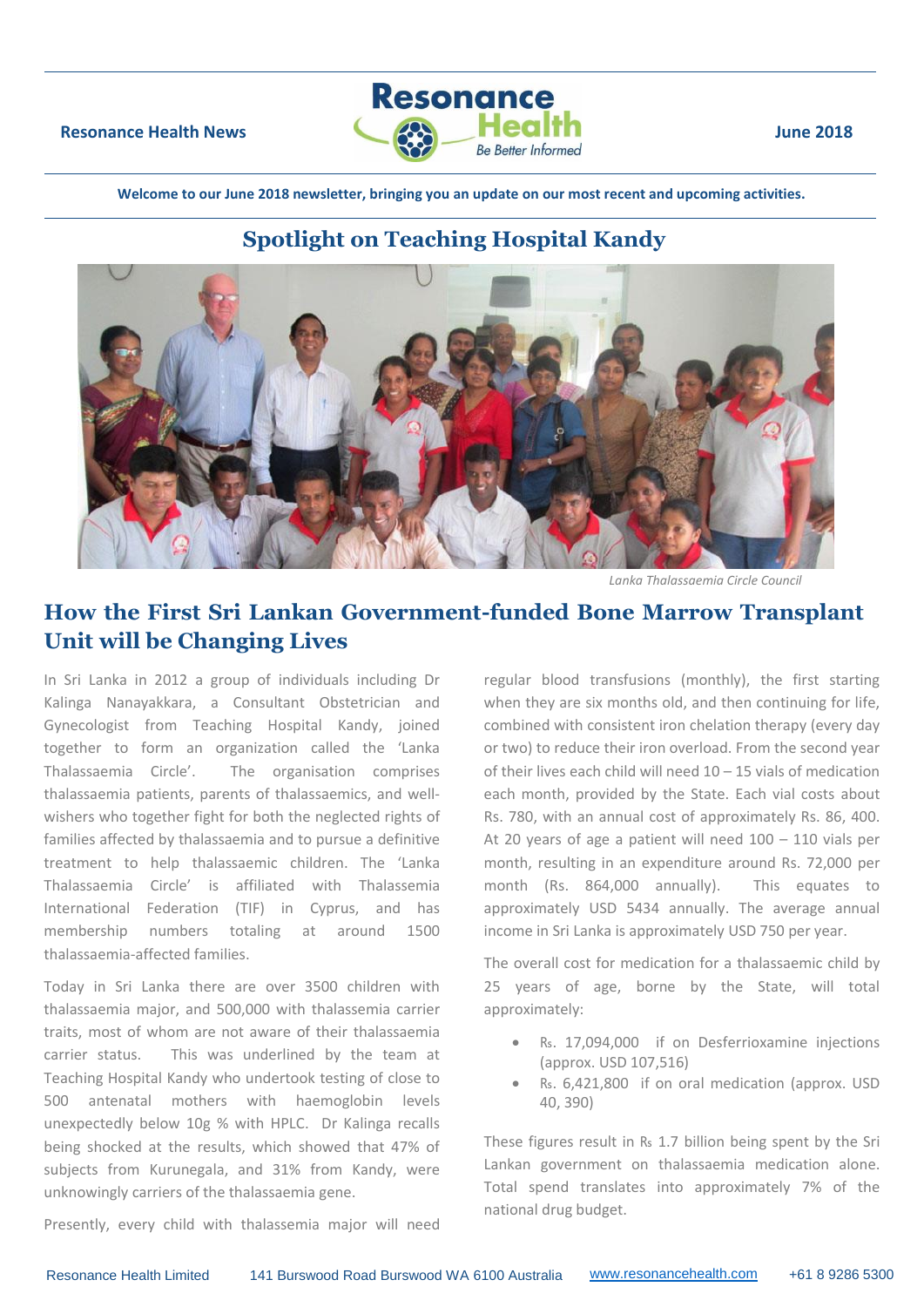#### **Resonance Health News June 2018**

Up until now, there has been no potential cure for thalassemia, with most thalassaemics dying at a young age due to the severe complications of iron overload affecting vital organs. **The oldest patients have been recorded as only 25 years old in Ampara, and 20 years of age in Batticaloa.**

The main cure available to treat thalassaemia is to undergo Bone Marrow Transplantation (BMT) from a compatible donor (a matching sibling), pioneered in the 1980s by Professor Guido Lucarelli, Director of the Mediterranean Institute of Hematology, in Rome Italy. He and his team have done more than 1,500 BMTs for thalassemia (this figure translates to about 50% of all BMTs performed in the entire continent of Europe) in the past 30 years.

The improving success rate of bone marrow transplants around the world is now offering patients the real potential for a permanent cure for thalassaemia, hitherto an incurable genetic disease.

It was during Dr Kalinga's visit to Rome in October 2012 that Professor Lucarelli and Dr Kalinga discussed the possibility of setting up a bone marrow stem cell treatment centre in Sri Lanka. Professor Lucarelli had previously instituted similar centers in five African countries.



*Dr Deepthi and Dr Kalinga with Professor Guildo Lucarelli, the world's pioneer BMT physician. Rome 2012.*

Successful BMT for thalassaemia requires a highly compatible donor including a 10/10 match of human leukocyte antigen (HLA) between the patient and the donor. Prior to HLA molecular typing being available in Sri Lanka, Teaching Hospital Kandy sent the first 100 'cheek swabs' to a genetic laboratory in New York, USA (September 2013) at the request of the President of the Bone Marrow Donor Programme (BMDP) in Singapore. Sets of 100 cheek swabs have been sent to New York from Teaching Hospital Kandy regularly since then, including samples collected from locations in Colombo, Batticaloa, and Kurunegala. Second samples, for re-confirmation and validation, are sent to a genetic laboratory in Germany.

**After testing over 1000 families, Teaching Hospital Kandy's BMT unit now has over 100 thalassaemic children completely HLA matched with their siblings, ready for bone marrow transplantation.**

Teaching Hospital Kandy is also performing pre-natal diagnosis by amniocentesis (to diagnose thalassemia early in the first trimester of a pregnancy) for mothers who have previously had thalassaemic children. Samples are sent directly to the Genetech Laboratory in Colombo, with over 80 amniocentesis procedures performed to date.

Currently in Sri Lanka, BMT units have been established in two large private hospitals in Colombo. Over 40 of the matched children have been cured by BMT to date in these two private units, unfortunately however the cost of a BMT in the private sector exceeds Rs. 4.2 million (approx. USD 26,000), which is way beyond the means of most parents in Sri Lanka. Dr Lawrence Faulkner (below) worked in conjunction with a team of Sri Lankan consultants to conduct these more than 40 successful transplants.

Dr. Faulkner, who works as the medical director of the Cure2Children Foundation, visited the Lanka Thalassaemia Circle in 2013. He has established Bone Marrow Transplantation centres in Jaipur, India, and Islamabad, Pakistan, where successful therapy clinics have been instituted in these countries at one tenth the cost of setting up a BMT centre in a western country.

The two Sri Lankan private hospitals have signed a Memorandum-of-Understanding with the Cure2Children Foundation. Cure2Children is considered to be one of the largest international non-profit organization's (NGO) dealing with thalassaemia in the world today.

**As a result of the unrelenting work and tireless resolve of the 'Lanka Thalassaemia Circle' and Dr Kalinga Nanayakkara, the Sri Lankan government has now sanctioned ₨. 856 million for a non-fee-leveling BMT Centre at the Teaching Hospital Kandy.** To date, the 'Foundation Stone' has been laid by the Hon. Minister of Health, Dr. Rajitha Senaratne, on the 8<sup>th</sup> of May 2017, with **the BMT centre expected to be functional by late 2018.**

Following the visit of His Holiness Pope Francis to Sri Lanka in 2015, the Apostolic Nuncio to Sri Lanka His Eminence Archbishop Pierre Nguyen Van Tot arranged for the possibility of obtaining the services of clinicians from Bambino Gesu hospital in the Vatican to help with BMT in Sri Lanka.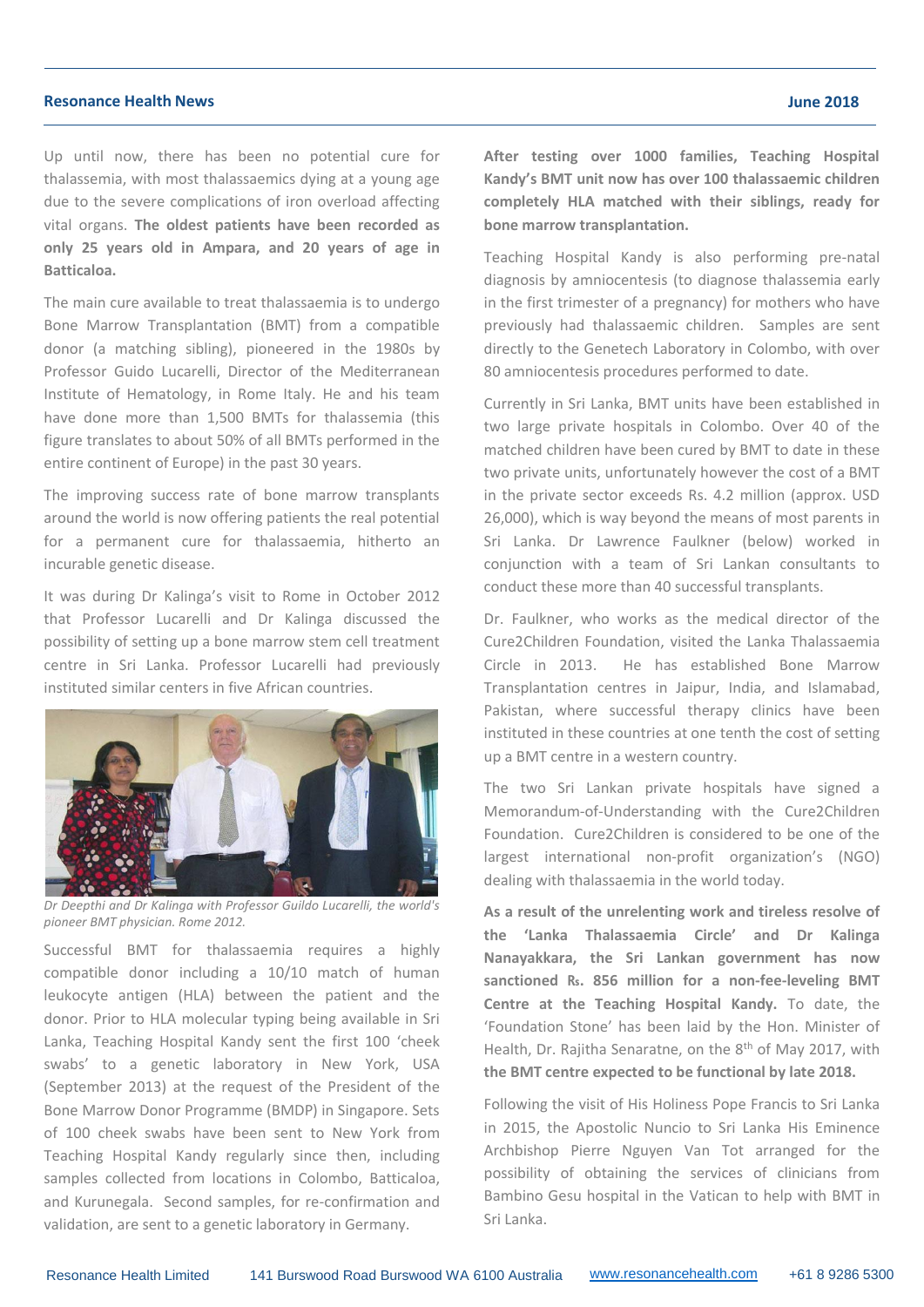#### **Resonance Health News June 2018**

At their request, in April 2018 the Director and haematologist of Teaching Hospital Kandy, four members of the Lanka Thalassaemia Circle, and eight engineers & architects from the construction company building the BMT unit in Kandy visited the large BMT Centre at Bambino Gesu to familiarize the team with the building construction & BMT procedure.



*Study Tour – Bone Marrow Transplant Centre 'Bambino Gesu' Hospital. Rome, Italy - April 2018.*

Resonance Health has been working directly with Dr Kalinga by trying to help find and set up an MRI scanner that is both suitable for FerriScan and in a convenient location for his patients. This work has included significant (and challenging) research attempts to try to identify the location, number, makes and models of MRI scanners in Sri Lanka, as well as introductions from the CEO of Resonance Health to the CEO and Head of Radiology of the only private FerriScan hospital in Sri Lanka.

Despite heartfelt offers of assistance from the private hospital team, the travel distances and costs would have still been prohibitive for the government patients so this was discounted as a potential solution. Through the great persistence of Dr Kalinga, a compatible scanner very nearby to Kandy Teaching Hospital has now been identified.

We look forward to providing Dr Kalinga and the team with excellence in iron quantification so that they can work with the highest quality data in their efforts to manage and cure children of thalassaemia.

The Resonance Health team highly admires Dr Kalinga and his team for their work in setting up the first public BMT unit in Sri Lanka. CEO, Alison Laws, says "Dr Kalinga has always sent our team his many blessings, and from the bottom of our hearts we return those blessings and wish for every success for he and his team in Kandy."

If you would like to contact Dr Kalinga, please contact Resonance Health at *info@resonancehealth.com* to get in touch.

### **Clinical Trial Work Underway**

Work on all three pharmaceutical company work orders announced earlier this year is now underway.

The clinical trials are concentrating on evaluating the efficacy and safety of potential new therapies to address patients with transfusion-dependent beta-thalassemia, and investigation of the efficacy and safety of a new treatment for patients requiring regular blood transfusions.

Some of these trials are utilising Resonance Health's recently expanded Contract Research Organisation (CRO) capabilities, with ongoing project management of in-house and outsourced specialist reading services.

The Company is in ongoing confidential discussions with various pharmaceutical companies to fulfil their clinical study requirements, and we look forward to announcing further collaboration opportunities when appropriate.

## **Dragon 2 Study – Update**



## **MRI Measurement of Liver Iron Concentration**

Earlier this year the company announced the commencement of the Dragon 2 Study, a trial looking at several parameters including protocols to attempt to significantly decrease the acquisition time for the FerriScan® protocol.

A shorter acquisition time for the FerriScan® and FerriSmart® services would considerably reduce the time spent by a patient inside an MRI machine whilst also lowering the total costs to the hospital and patient.

In preliminary work, Resonance Health has obtained data sets from over 30 trial patients, with each data set containing multiple acquisition protocol profiles of varying scan times. The trial is expected to collect FerriScan® data sets from up to 100 patients, mapping a wide range of liver iron concentration (LIC) values. Work has now been escalated on the shorter acquisition due to very promising results to date.

The Dragon 2 Study is expected to finish recruiting patients for the other components of the study in the calendar year. We will update as work progresses.